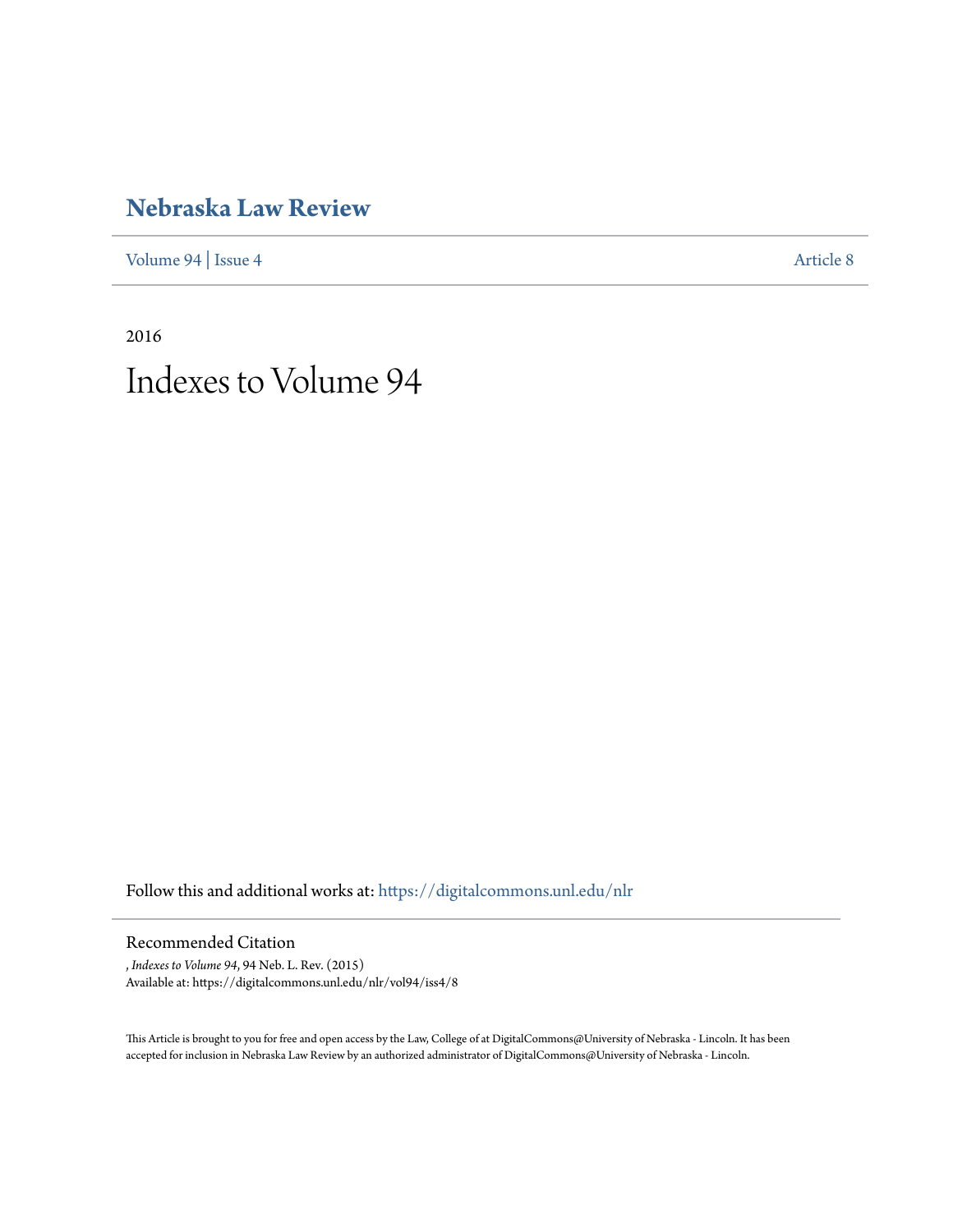## **INDEX BY TITLE**

|                                                                                                                                               | 511  |
|-----------------------------------------------------------------------------------------------------------------------------------------------|------|
| The Concept of Public Policy in Law: Revisiting the Role of the Public Policy                                                                 |      |
| Doctrine in the Enforcement of Private Legal Arrangements, Farshad                                                                            |      |
|                                                                                                                                               | 685  |
| Copyright's Unconsidered Assumption: Statutory Successors to the Termina-                                                                     |      |
| tion Interest (and the Unintended Consequences for Estate Planners), Ka-                                                                      |      |
|                                                                                                                                               | 441  |
| Demand Promissory Notes and Commercial Loans: Balancing Freedom of Con-                                                                       |      |
|                                                                                                                                               | 151  |
| Everything Old Is New Again: Enforcing Tribal Treaty Provisions to Protect                                                                    |      |
| Climate Change-Threatened Resources, Elizabeth Ann Kronk Warner                                                                               | 916  |
| A Fair Competition Theory of the Civil False Claims Act, David Kwok                                                                           | 355  |
| The First Amendment and the Internet: The Press Clause Protects the In-                                                                       |      |
| ternet Transmission of Mass Media Content from Common Carrier Regula-                                                                         |      |
|                                                                                                                                               | 559  |
| Free Exercise and Substantial Burdens Under Federal Law, Mark Strasser                                                                        | 633  |
| Girls Rule, Boys Drool and Must Apply: An Analysis of the Eight Circuit's                                                                     |      |
| Perplexing Approach to a Failure-to-Apply Case in EEOC v. Audrain<br><i>Health Care, Inc., 756 F.3d 1083 (8th Cir. 2014), Jaydon McDonald</i> | 193  |
| Giving Birth Under the ACA: Analyzing the Use of Law as a Tool to Improve                                                                     |      |
|                                                                                                                                               | 799  |
| Goodbye Earl: Domestic Abusers and Guns in the Wake of United States v.                                                                       |      |
| Castleman-Can the Supreme Court Save Domestic Violence Victims?,                                                                              |      |
|                                                                                                                                               | 101  |
| The Historical Case for Abandoning Strickland, Brian R. Gallini                                                                               | 302  |
| An Infamous Case: How the Iowa Supreme Court's Minimalist Approach                                                                            |      |
| Forced Everyone to Come Back for More in Chiodo v. Section 43.24 Panel,                                                                       |      |
| 846 N.W.2d 845 (Iowa 2014), Michael S. Boal                                                                                                   | 737  |
| Intersectionality at the Intersection of Profiteering & Immigration Detention,                                                                |      |
|                                                                                                                                               | 963  |
| Judicial Bypass in Nebraska: How the Nebraska Supreme Court's Decision in                                                                     |      |
| In re Anonymous 5, 286 Neb. 640, 838 N.W.2d 226 (2013) Illustrates the                                                                        |      |
| Complexity of Parental Consent Laws for State Wards Seeking Abortion,                                                                         |      |
|                                                                                                                                               | 1028 |
| A Legal-Conceptual Framework for the School-to-Prison Pipeline: Fewer Op-                                                                     |      |
| portunities for Rehabilitation for Public School Students, Brian J. Fahey                                                                     | 764  |
| Legal Education in Transition: Trends and Their Implications, Sheldon Krantz                                                                  |      |
|                                                                                                                                               | 1    |
| Occupying the Constitutional Right to Housing, Lisa T. Alexander                                                                              | 245  |
|                                                                                                                                               | 401  |
| Preparing to Open Up Shop: How the Supreme Court Set the Stage to Prohibit                                                                    |      |
| Public-Sector Agency-Shop Provisions in <i>Harris v. Quinn</i> , 134 S. Ct. 2618                                                              |      |
|                                                                                                                                               | 477  |
| Proposed Timing Requirements for the Common-Law Motion to Withdraw a                                                                          |      |
| Plea: The Creation of a New Procedure in State v. Gonzalez, 285 Neb. 940,                                                                     |      |
|                                                                                                                                               | 220  |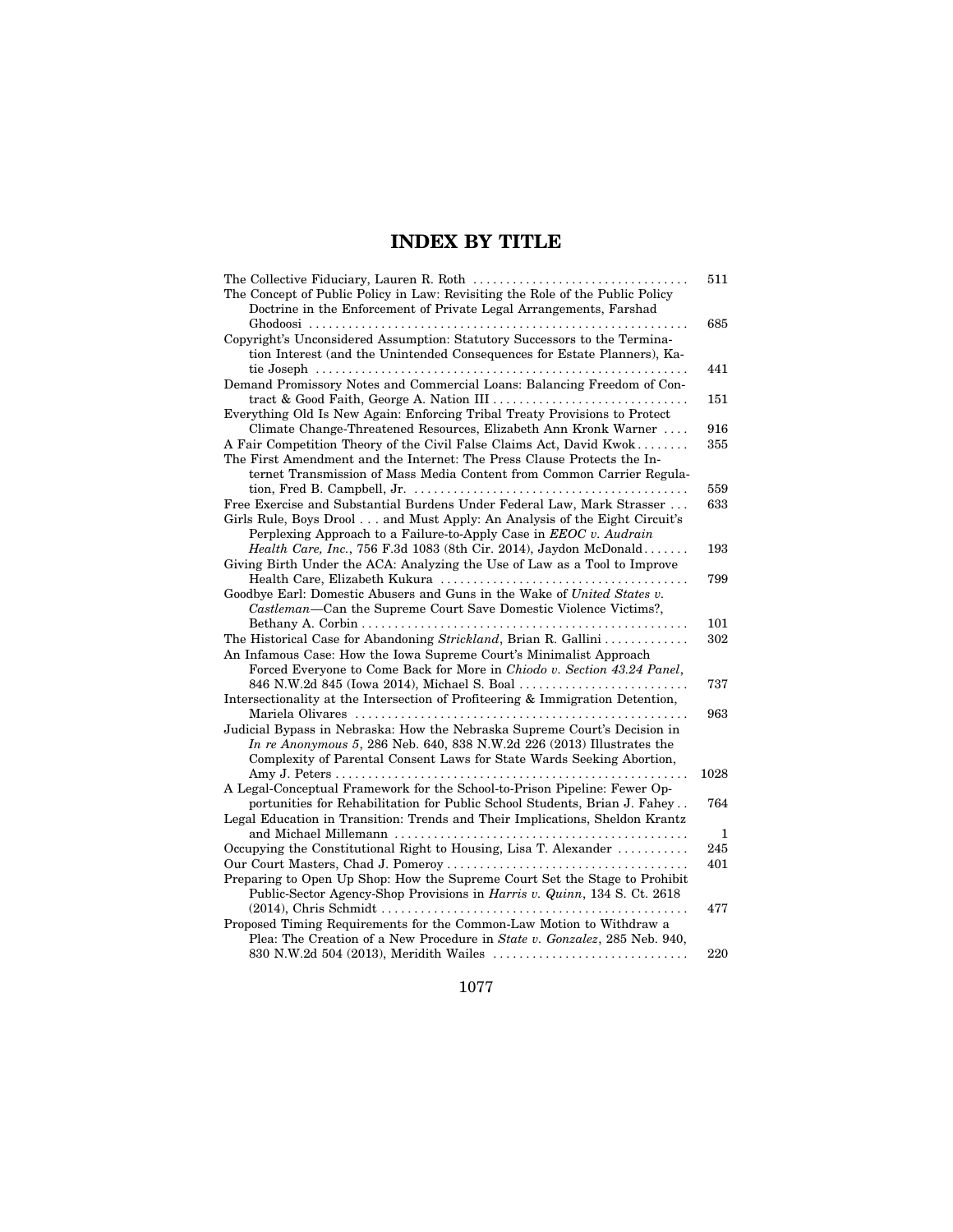| Restoring the Civil Jury in a World Without Trials, Dmitry Bam               | 862 |
|------------------------------------------------------------------------------|-----|
| <i>Schuette</i> , Electoral Process Guarantees, and the New Neutrality, Mark |     |
|                                                                              | 60  |
| Standing on Thin Ice: How Nebraska's Standing Doctrine Prevents the Major-   |     |
| ity of Surface Water Users from Obtaining Judicial Relief Against Ground-    |     |
| water Users Interfering with Their Appropriations, Logan Hoyt 1054           |     |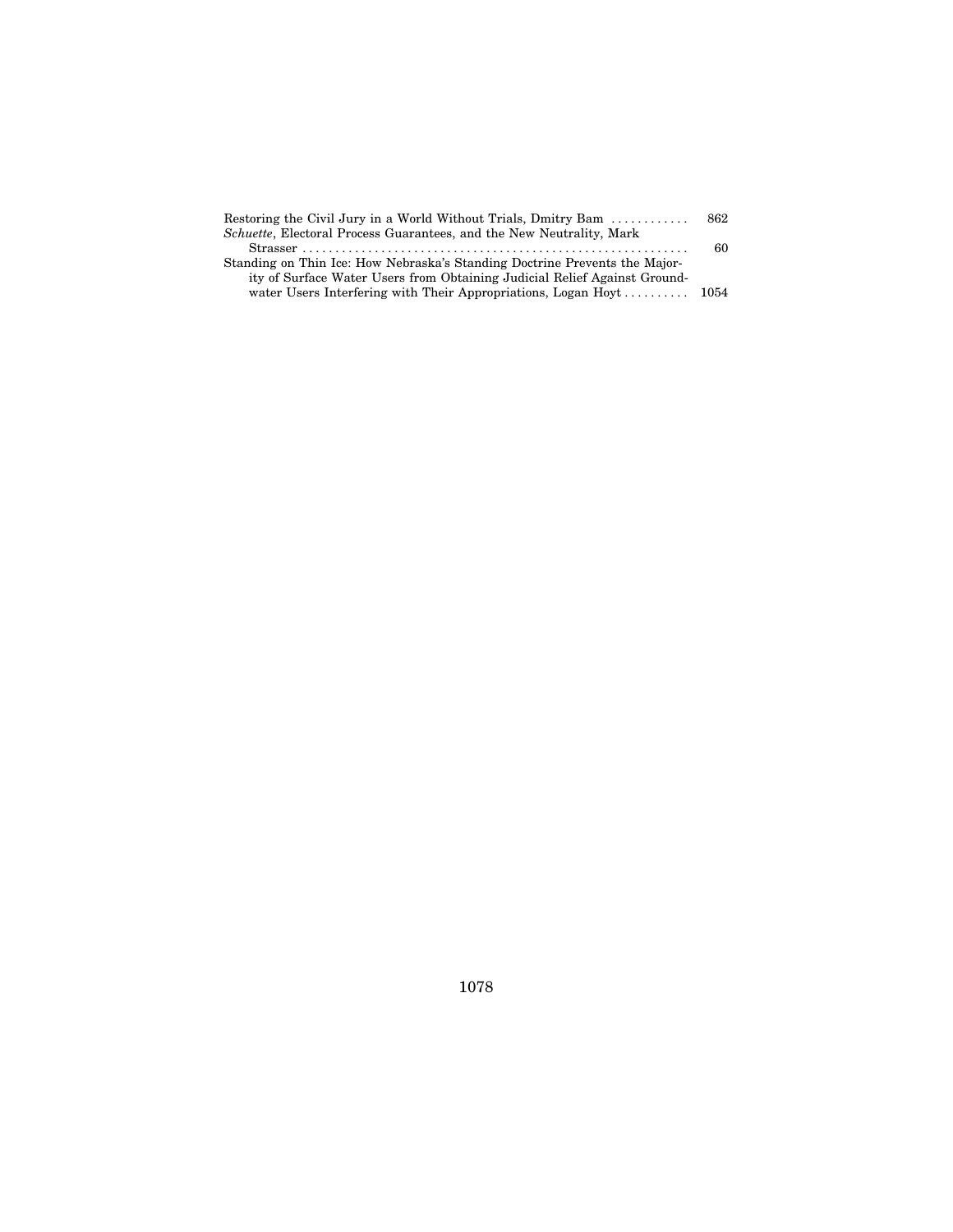## **INDEX BY AUTHOR**

| ALEXANDER, LISA T., Occupying the Constitutional Right to Housing $\dots$<br>BAM, DMITRY, Restoring the Civil Jury in a World Without Trials<br>BOAL, MICHAEL S., An Infamous Case: How the Iowa Supreme Court's Mini-   | 245<br>862   |
|--------------------------------------------------------------------------------------------------------------------------------------------------------------------------------------------------------------------------|--------------|
| malist Approach Forced Everyone to Come Back for More in Chiodo v. Sec-<br>CAMPBELL, FRED B., JR., The First Amendment and the Internet: The Press                                                                       | 737          |
| Clause Protects the Internet Transmission of Mass Media Content from<br>CORBIN, BETHANY A., Goodbye Earl: Domestic Abusers and Guns in the<br>Wake of United States v. Castleman-Can the Supreme Court Save Do-          | 559          |
| FAHEY, BRIAN J., A Legal-Conceptual Framework for the School-to-Prison<br>Pipeline: Fewer Opportunities for Rehabilitation for Public School Stu-                                                                        | 101          |
|                                                                                                                                                                                                                          | 764          |
| GALLINI, BRIAN R., The Historical Case for Abandoning Strickland<br>GHODOOSI, FARSHAD, The Concept of Public Policy in Law: Revisiting the<br>Role of the Public Policy Doctrine in the Enforcement of Private Legal Ar- | 302          |
|                                                                                                                                                                                                                          | 685          |
| HOYT, LOGAN, Standing on Thin Ice: How Nebraska's Standing Doctrine Pre-<br>vents the Majority of Surface Water Users from Obtaining Judicial Relief                                                                     |              |
| Against Groundwater Users Interfering with Their Appropriations<br>JOSEPH, KATIE, Copyright's Unconsidered Assumption: Statutory Successors<br>to the Termination Interest (and the Unintended Consequences for Estate   | 1054         |
|                                                                                                                                                                                                                          | 441          |
| KRANTZ, SHELDON AND MILLEMANN, MICHAEL Legal Education in                                                                                                                                                                |              |
| Transition: Trends and Their Implications<br>KRONK WARNER, ELIZABETH ANN, Everything Old Is New Again: Enforc-<br>ing Tribal Treaty Provisions to Protect Climate Change-Threatened Re-                                  | $\mathbf{1}$ |
|                                                                                                                                                                                                                          | 916          |
| KUKURA, ELIZABETH, Giving Birth Under the ACA: Analyzing the Use of                                                                                                                                                      |              |
| Law as a Tool to Improve Health Care                                                                                                                                                                                     | 799          |
| KWOK, DAVID, A Fair Competition Theory of the Civil False Claims Act<br>McDONALD, JAYDON, Girls Rule, Boys Drool and Must Apply: An Analy-<br>sis of the Eight Circuit's Perplexing Approach to a Failure-to-Apply Case  | 355          |
| in EEOC v. Audrain Health Care, Inc., 756 F.3d 1083 (8th Cir. 2014)                                                                                                                                                      | 193          |
| NATION, GEORGE A., III, Demand Promissory Notes and Commercial Loans:                                                                                                                                                    |              |
|                                                                                                                                                                                                                          | 151          |
| OLIVARES, MARIELA, Intersectionality at the Intersection of Profiteering &                                                                                                                                               |              |
| PETERS, AMY J., Judicial Bypass in Nebraska: How the Nebraska Supreme<br>Court's Decision in In re Anonymous 5, 286 Neb. 640, 838 N.W.2d 226                                                                             | 963          |
| (2013) Illustrates the Complexity of Parental Consent Laws for State                                                                                                                                                     | 1028         |
|                                                                                                                                                                                                                          | 401          |
| ROTH, LAUREN R., The Collective Fiduciary                                                                                                                                                                                | 511          |
| SCHMIDT, CHRIS, Preparing to Open Up Shop: How the Supreme Court Set<br>the Stage to Prohibit Public-Sector Agency-Shop Provisions in <i>Harris v.</i>                                                                   |              |
|                                                                                                                                                                                                                          | 477          |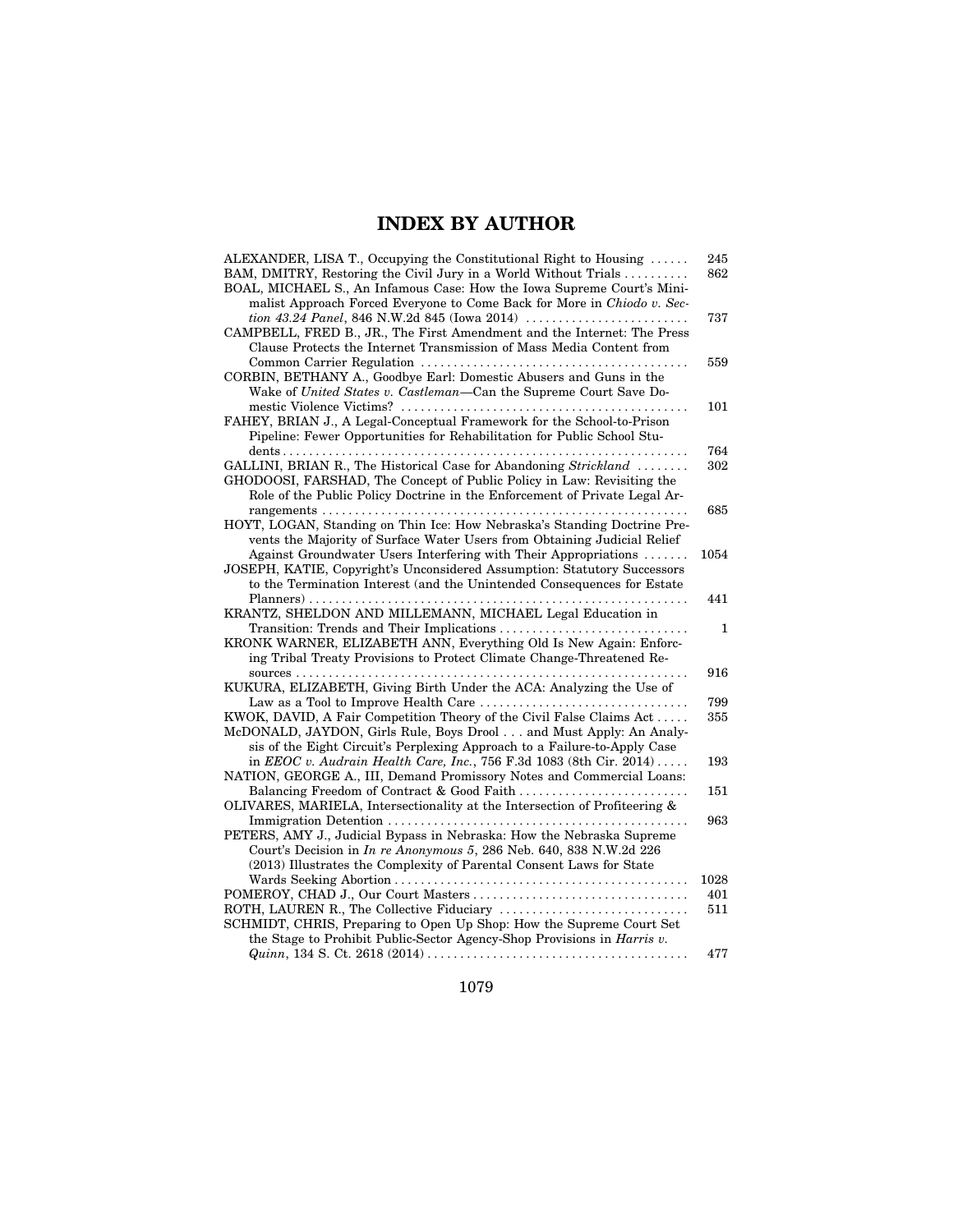| 633 |
|-----|
|     |
| 60  |
|     |
|     |
| 220 |
|     |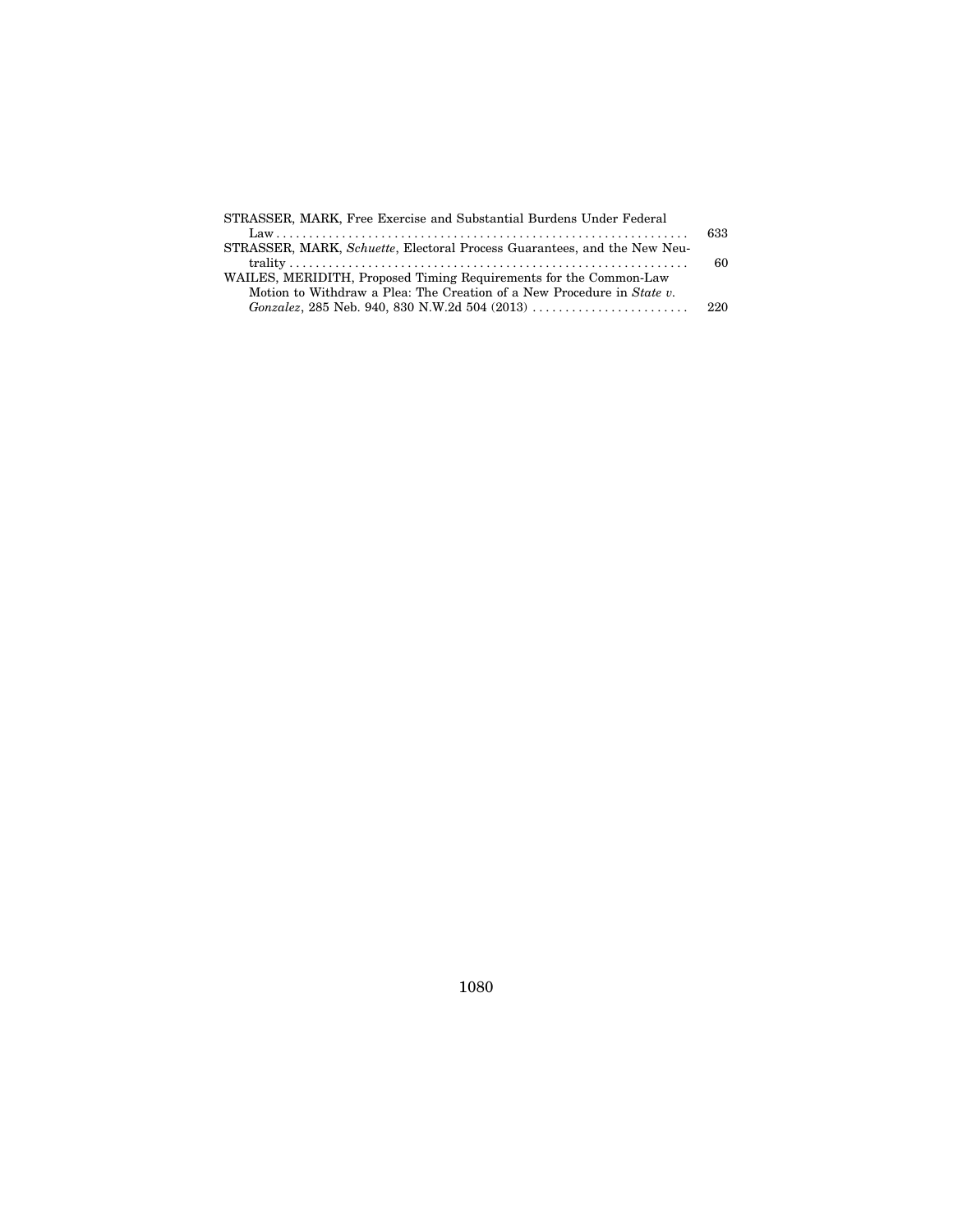## **INDEX BY SUBJECT**

| ADMINISTRATIVE LAW                                                                                                                                                                                                                                                                                                                                         |                    | Freedom of Contract & Good                                                                                                                                                                                                                                                                              |            |
|------------------------------------------------------------------------------------------------------------------------------------------------------------------------------------------------------------------------------------------------------------------------------------------------------------------------------------------------------------|--------------------|---------------------------------------------------------------------------------------------------------------------------------------------------------------------------------------------------------------------------------------------------------------------------------------------------------|------------|
| A Fair Competition Theory of the<br>Civil False Claims Act, David                                                                                                                                                                                                                                                                                          |                    | Faith, George A. Nation III                                                                                                                                                                                                                                                                             | 151        |
|                                                                                                                                                                                                                                                                                                                                                            | 355                | <b>COPYRIGHT LAW</b>                                                                                                                                                                                                                                                                                    |            |
| AGENCY LAW<br>The Collective Fiduciary, Lauren<br>CONSTITUTIONAL LAW                                                                                                                                                                                                                                                                                       | 511                | Copyright's Unconsidered<br><b>Assumption: Statutory</b><br>Successors to the Termination<br>Interest (and the Unintended<br>Consequences for Estate<br>Planners), Katie Joseph                                                                                                                         | 441        |
| The First Amendment and the<br>Internet: The Press Clause<br>Protects the Internet<br>Transmission of Mass Media<br>Content from Common Carrier<br>Regulation, Fred B. Campbell,<br>Free Exercise and Substantial<br>Burdens Under Federal Law,<br>Mark Strasser<br>The Historical Case for<br>Abandoning Strickland, Brian R.                             | 559<br>633<br>302  | CRIMINAL PROCEDURE<br>The Historical Case for<br>Abandoning Strickland, Brian R.<br>Gallini<br>Proposed Timing Requirements for<br>the Common-Law Motion to<br>Withdraw a Plea: The Creation<br>of a New Procedure in State v.<br>Gonzalez, 285 Neb. 940, 830<br>N.W.2d 504 (2013), Meridith<br>Wailes  | 302<br>220 |
| Gallini<br>Judicial Bypass in Nebraska: How<br>the Nebraska Supreme Court's<br>Decision in In re Anonymous 5,<br>286 Neb. 640, 838 N.W.2d 226<br>$(2013)$ Illustrates the<br>Complexity of Parental Consent<br>Laws for State Wards Seeking                                                                                                                |                    | <b>EDUCATION LAW</b><br>A Legal-Conceptual Framework<br>for the School-to-Prison Pipeline:<br>Fewer Opportunities for<br>Rehabilitation for Public School<br>Students, Brian J. Fahey                                                                                                                   | 764        |
| Abortion, Amy J. Peters<br>Occupying the Constitutional<br>Right to Housing, Lisa T.<br>Alexander<br>Preparing to Open Up Shop: How<br>the Supreme Court Set the<br>Stage to Prohibit Public-Sector<br>Agency-Shop Provisions in<br>Harris v. Quinn, 134 S. Ct. 2618<br>$(2014)$ , Chris Schmidt<br>Schuette, Electoral Process<br>Guarantees, and the New | 1028<br>245<br>477 | <b>EMPLOYMENT LAW</b><br>Girls Rule, Boys Drool and<br>Must Apply: An Analysis of the<br>Eight Circuit's Perplexing<br>Approach to a Failure-to-Apply<br>Case in EEOC v. Audrain<br>Health Care, Inc., 756 F.3d 1083<br>(8th Cir. 2014), Jaydon<br>$McDonald \ldots \ldots \ldots$<br>ENVIRONMENTAL LAW | 193        |
| Neutrality, Mark Strasser<br>CONTRACT LAW<br>Demand Promissory Notes and<br>Commercial Loans: Balancing                                                                                                                                                                                                                                                    | 60                 | Everything Old Is New Again:<br>Enforcing Tribal Treaty<br>Provisions to Protect Climate<br>Change-Threatened Resources,<br>Elizabeth Ann Kronk Warner                                                                                                                                                  | 916        |